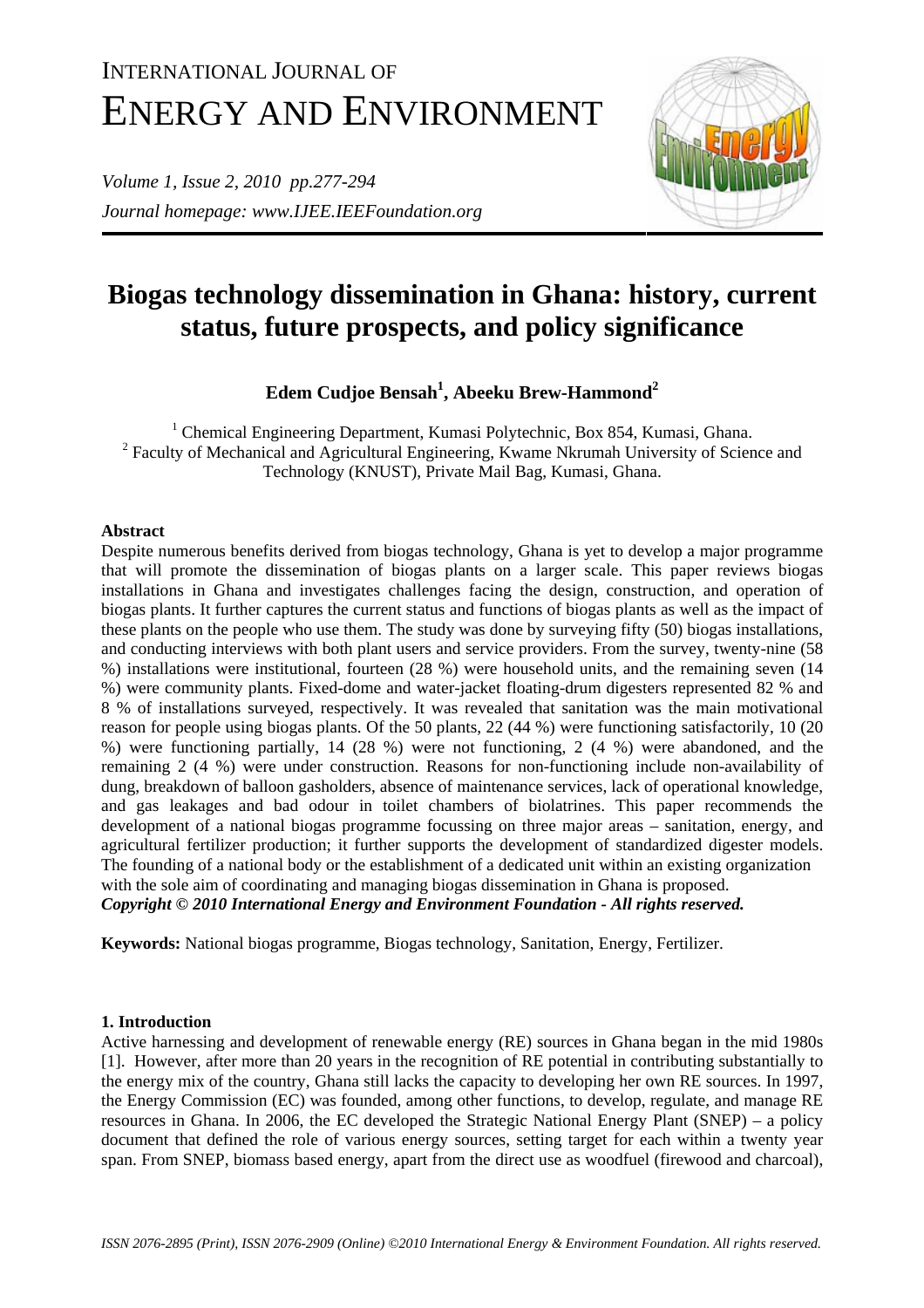has been exploited to a very limited extent in Ghana. Woodfuel represent the traditional energy source in Ghana and accounts for 60 per cent of total energy used (Figure 1).



Figure 1. Energy share of fuels in Ghana as at 2006 [2]

Biofuels (biogas, biodiesel, and bioethanol) have not been adequately developed to play a major role in the energy mix of Ghana. For instance, in SNEP, the potential contribution of biogas technology towards the growth of the energy sector was not captured compared to other renewable energy options such as wind and solar. In order to realize a reduction in the share of woodfuel in the national energy mix from 60 % in 2006 to 40 % in 2020 as stipulated in SNEP, there is the need to promote research and development in other renewable energy options including biogas technology.

Biogas (anaerobic fermentation) technology is noted for improving sanitation, generating clean energy, and producing rich organic fertilizer. In China, India, and Nepal, household and institutional biodigesters have gained widespread acceptance. Since 2001, China has disseminated over 2 million household digesters annually; in addition, the Chinese government has supported over 200 large and medium livestock farms to own large and advanced biogas units [3]. From 2001 to 2007, over 18 million households adopted the technology leading to the production of over 7 billion  $m<sup>3</sup>$  of biogas; moreover, 87 million tonnes of animal waste were treated by 3,556 biogas plants and more than 300 Clean Development Mechanism (CDM) projects involving biogas power generation, with a total capacity of 1 GW and an annual emission reduction of over 20 Mt of  $CO<sub>2</sub>$ , were also developed [4].

 In India, over 3 million domestic digesters and 3000 community and institutional plants were constructed by the end of 2002 [5], and since 2005, more than 100,000 biodigesters have been disseminated annually [6]. Other successful biogas promoting Asian countries include Nepal, Vietnam, and Thailand.

In Africa, biogas technology dissemination has been relatively unsuccessful. Njoroge [7] attributes the non-progressiveness of most biogas programmes to failure of African governments to support biogas technology through a focused energy policy, poor design and construction of digesters, wrong operation and lack of maintenance by users, poor dissemination strategies, lack of project monitoring and followups by promoters, and poor ownership responsibility by users. Despite the relative stagnation of biogas programmes in Africa, the future prospects are encouraging. Aside energy (cooking and lightning, fuel replacement, shaft power), several biogas plants in recent years have been constructed as environmental pollution abatement system in several countries including Ghana, Kenya, Tanzania, Rwanda, Burundi, and South Africa [8]. Between 4000 – 5000 digesters is estimated to have been built in Tanzani [9](Marree et al, 2007), while Kenya is said to have disseminated about 2000 digesters as at October 2007 [10]. In Ghana, about 200 digesters have been disseminated [11].

#### **2. Biogas technology dissemination in Ghana**

#### *2.1 Before 1990*

Interest in biogas technology in Ghana began in the late 1960s but it was not until the middle 1980s did biogas technology receive the needed attention from government. Dissemination programmes before the mid 1980s focused on the provision of energy for domestic cooking. Most plants, however, collapsed shortly after duration of project due to immature technologies and poor dissemination strategies [12]. In order to resuscitate the technology, a cooperative agreement between Ghana and China led to the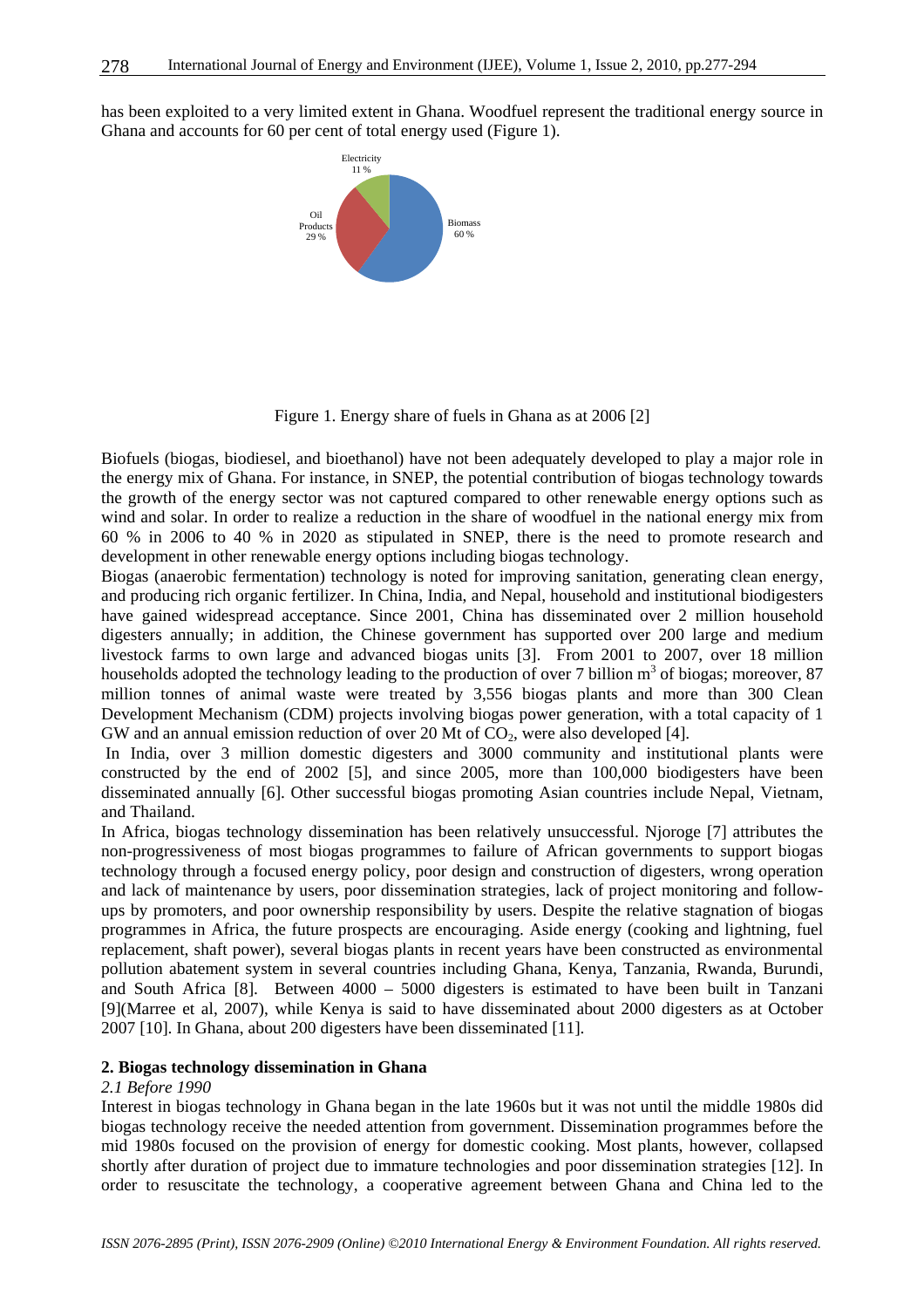construction of a 10  $m<sup>3</sup>$  plant at the Bank of Ghana (BoG) cattle ranch in the Shai Hills and the start of the Appolonia Household Biogas Programme in 1986 [12, 13].

The Appolonia Household Programme focused on energy for cooking for cattle-owning households at Appolonia, a rural community in the Greater Accra region [11, 12, 13, 14 and 15]. A total of nineteen fixed-dome digesters comprising six 15  $m<sup>3</sup>$  and two 30  $m<sup>3</sup>$  Deenbandhu digesters, and eight 10  $m<sup>3</sup>$  and three 25  $m<sup>3</sup>$  Chinese dome digesters were constructed by engineers from the Ministry of Energy (MoE) and the Institute of Industrial Research (IIR) [11]. This was followed by the construction of two household demonstration plants at Jisonayilli and Kurugu, all in the Northern Region in 1987, under the aegis of the United Nations Children Fund (UNICEF) [13]. Apart from the Ministry of Energy, biodigesters were also been promoted by Dr. Elias Aklaku, an engineer and a senior lecturer at the Agricultural Engineering Department of KNUST, mostly with support from the German Agency for Technical Cooperation (GTZ).

#### *2.2 From 1990 to 1999*

In June, 1992, the Ministry of Energy commissioned the first large scale community-based biogas plant in Appolonia. The Appolonia Integrated Rural Energy Project was aimed at providing street lighting and electricity for small load appliances for all the households in the community. Cow dung and human excreta were used to feed the digesters, and the gas produced was used to run a 12.5 kVA generator which provided power for street and home lighting, while the bio-slurry was used for agriculture [11, 14]. The project experienced several setbacks and did not performed satisfactorily as planned due to multiplicity of factors including feedstock availability problems, distance of kraals (1/2 km) from the community, maintenance problems, and uncooperative attitude of some of the inhabitants.

Problems also arose in the utilization of the digested slurry as farm manure. In the initial stages, the liquid organic fertilizer from the plant was successfully used on farms even though farmers complained of intense labour involved in carrying liquid fertilizer from the plant site to their farms. Another major problem was the drudgery involved in collecting dung from kraals situated hundreds of meters away from the community [16]. Furthermore, Fulani herdsmen prevented women from collecting dung from the kraals on the basis that women could cause pregnant cows to give premature births [12].

Apart from the Ministry of Energy, the Catholic Secretariat and GTZ have been involved in biogas promotion in Ghana. The Secretariat financed the construction of biogas plants at the Catholic Mission at Kaleo in the Upper West Region [17]; and in three Catholic hospitals – Holy Family and St. Dominic hospitals in the Eastern Region, and Battor hospital in the Volta Region – between 1994 and 1995 [11, 13]. Some biogas projects financed by GTZ has been disseminated to treat slaughterhouse waste at Ejura and KNUST in the Ashanti Region [11].

From 1993 and beyond, direct involvement of the MoE in biogas dissemination slumped mainly due to lack of donor support and unfulfilled expectations of the Appolonia projects. Attempts were made to rekindle the involvement of government in 1996 when the MoE financed a study aimed at assessing biogas resources in Greater Accra, Volta, and the three Northern Regions. This study was intended to be the first step in planning and developing a national biogas programme. Ampofo [17] estimated a potential of  $88,144$  m<sup>3</sup> of biogas a day which could generate about 193 GWh of energy annually. Ampofo [17] did not estimate the quantum of liquid fertilizer that could be generated but Bensah and Brew-Hammond [16] have shown that an amount of 360,000 tonnes of liquid organic fertilizer could be produced yearly, which would be capable of fertilizing about 70, 000 hectares of irrigated farmland or 140, 000 hectares of dry farmland. Intriguingly, after more than a decade since the study was completed and the report submitted to the MoE, the Ministry has shown no interest in developing a national biogas programme. Furthermore, the Institute for Industrial Research, a parastatal organization involved in biogas digester dissemination, has not been able to influence policy makers into giving the necessary support to the biogas industry in Ghana.

#### *2.3 From 2000 to date*

According to Edjekumhene *et al* [15], barriers that have plunged biogas dissemination in Ghana include unfavourable policies, non-availability of feed materials, poor financing arrangements, problems with social acceptance, absence of market, and lack of information. Following the low involvement of biogas projects by government, a number of private biogas companies have marketed the technology on purely business grounds, and mainly based on the ability of biogas plants to improve sanitation [8, 13 and 16]. The two leading companies – Biogas Technology West Africa Limited and Beta Civil Engineering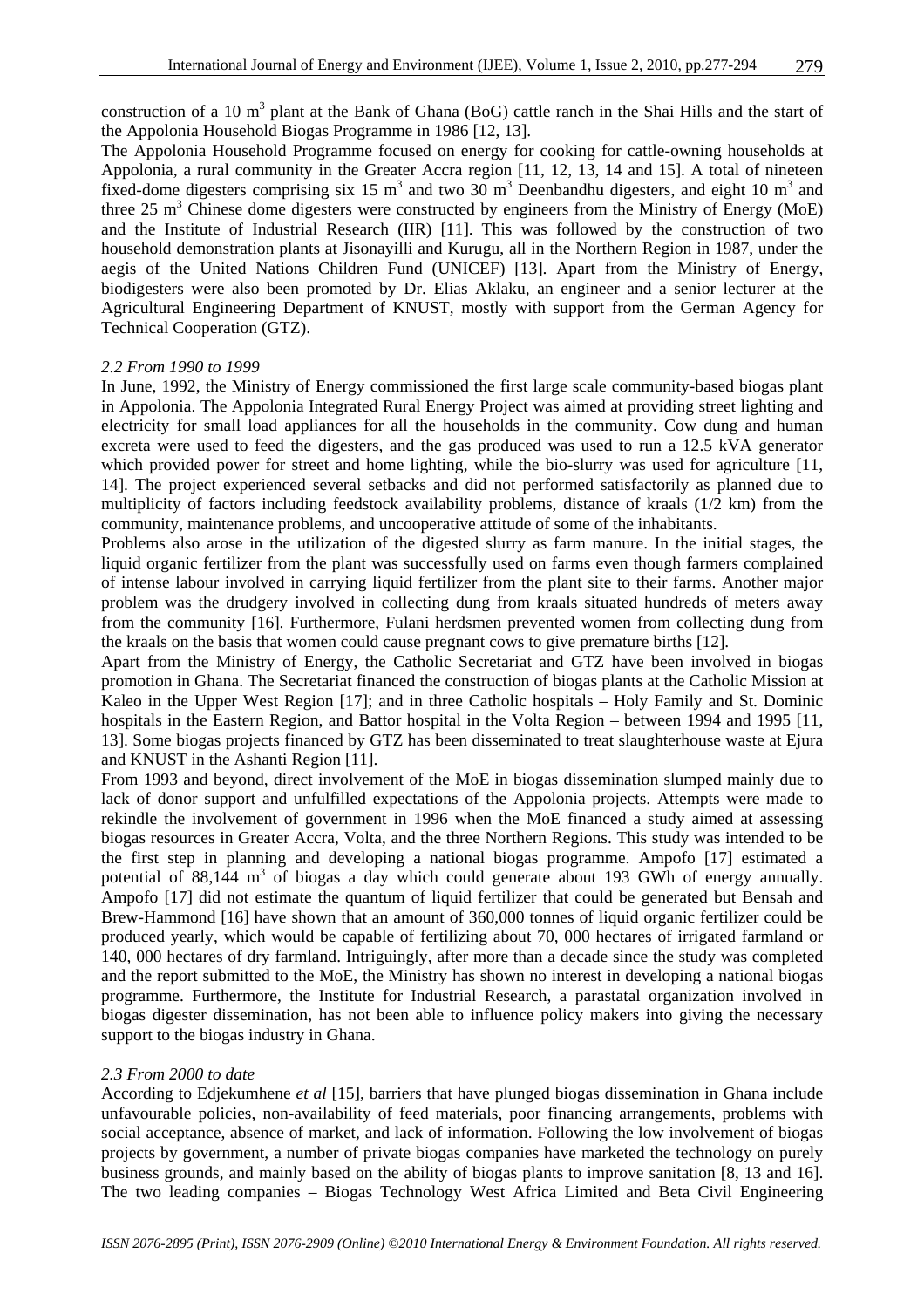Limited – have been constructing brick-based fixed-dome and concrete-based Puxin digesters, respectively.

According to SNV (2007), Ghana has the potential to realize the dissemination of about 270 thousand domestic biogas plants. This is contained in the Biogas for Better Life (B4BL) initiative for Africa – an ambitious programme conceived by developing partners of Africa and launched in Nairobi in May 2007. The major aim is to combat poverty by providing over two million households in Africa with biogas plants, with collateral benefits of improved family health through reduction of indoor pollution and drudgery involved in firewood collection and usage [18]. Other objectives of the initiative include the establishment of more than 800 private biogas companies and 200 biogas appliance manufacturing workshops and the construction of one million biotoilets. In a study to assess domestic biogas potential from cow dung in the three Northern and Ashanti Regions, KITE [13] estimated a technical potential of 80,000 household biogas installations and a market potential (estimated based on the ability and willingness of users to pay) of about 8,000 (8 % of 80,000) plants. According to KITE [19], households have not shown much interest in using biogas in their kitchen or the digested slurry in their farms; thus, biogas technology has been disseminated mostly in institutions such as schools, hospitals, prisons, and slaughterhouses.

#### **3. Current state of biogas technology in Ghana**

A survey of 50 biogas plants was conducted in order to ascertain the true state of biogas technology in Ghana. Field visits to biogas installations were conducted between June, 2008 and February, 2009. The sample size (50 plants) was determined from the population (100 known biogas plants as captured in a survey by KITE [13]) using stratified and convenience sampling techniques. The population was stratified into seven strata, with each stratum representing the number of known plants constructed by each of the seven major biogas service providers. The sample size was selected from the strata using convenience sampling. The survey technique used included direct observation of the various components of biogas installations, and structured and unstructured open-ended interviews with both users and experts.

Major challenges encountered during the field visits included inadequate funding, difficulty in locating biogas plants in cities, towns and villages where they have been disseminated, inability of service providers to provide full records of the location and number of plants constructed, and the absence of a national body that keeps track of developments in the industry. All the aforementioned challenges affected the smooth gathering of data and information; nonetheless, the depth of data gathered was enough to make generalizations on biogas technology dissemination in Ghana.

Figure 2 shows the number of installations built over the last three decades as captured by the survey.



Figure 2. Period of construction of surveyed plants

The 1981-1990 period saw the implementation of the domestic biogas programmes at Appolonia and Okushibli – two major cattle-rearing communities in Greater Accra Region. In 1992, the Appolonia Electricity programme was commissioned; in addition, biogas plants were built in three hospitals at Battor, Nkawkaw, and Akwatia.

The relatively large number of plants disseminated from 2001 to 2009 can be ascribed to the founding of BTWAL, the largest biogas company in Ghana, by John Idan in 2000. Some of the biogas installations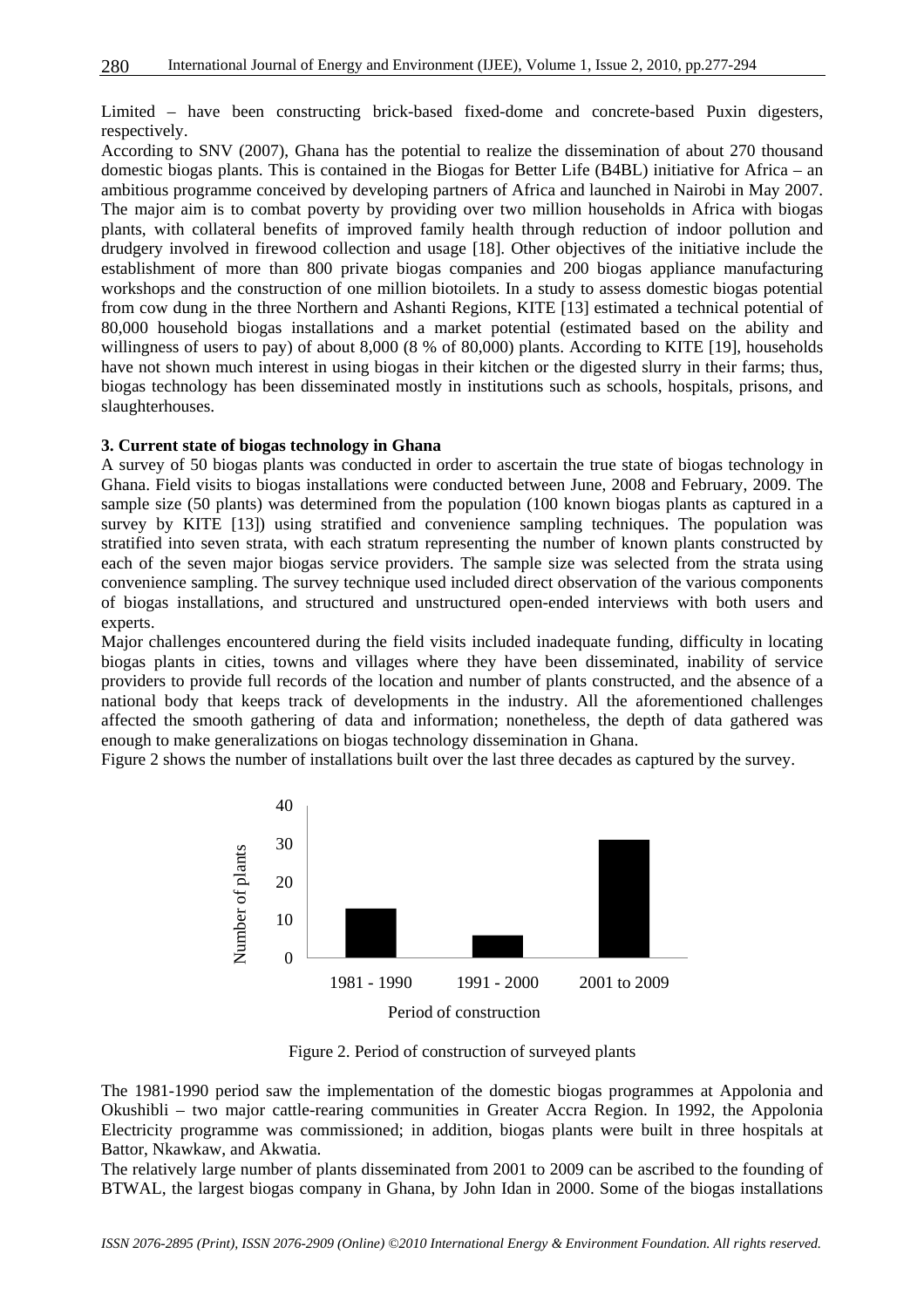disseminated by BTWAL can be found at the Golden Jubilee House (Presidential Palace) in Accra, Central University College – Miotso campus (Figure 3a), and Tamale Teaching hospital. Another major factor was the decision by Beta Civil Engineering Limited – a construction company – to disseminate biogas plants; the company has constructed over 40 Puxin digesters in Ghana and a few in Nigeria since 2006. A Puxin digester disseminated at Hebron prayer camp in Ga-west district of Greater Accra Region is shown in Figure 3b.



Figure 3. (a) Three 100 m<sup>3</sup> fixed-dome digesters at CUC, Miotso, November, 2008, and (b) Four 10 m<sup>3</sup> Puxin digesters at Hebron Prayer Camp, Hebron, November, 2008

Apart from the aforementioned companies, the other biogas service providers have not been very active; for instance, IIR (Institute of Industrial Research) has disseminated a few biotoilets at various locations in Ghana between 2004 and 2006, in addition to a  $200 \text{ m}^3$  plant at Ankarful Prison in the Central Region. Our of 50 installations studied, 22 were in good condition, 10 were functioning even though some defects (including deteriorated gasholders, gas pipelines and appliance) were observed, and 14 were broken-down. This observation is shown in Figure 4. The oldest operating plants were found at the St. Dominic Catholic hospital which has been functioning uninterrupted for 15 years despite intermittent problems with the gas delivery systems.



Figure 4. Functional status of surveyed installations

More than 50 % of surveyed installations were institutional plants (Figure 5) while educational and health institutions accounted for 55 % of the 29 institutional units (Figure 6). It was also observed that majority of plants (76 %) had been constructed mainly in the cities for the treatment of human excrement from flushing toilets. At Obuasi, Anglogold Ashanti Limited has adopted biosanitation technology in treating sewage from her estates and other facilities including the company's hospital. With the exception of the plants constructed under the Appolonia Electrification Programme, all community plants surveyed were biolatrines (pit latrines attached to biogas plants).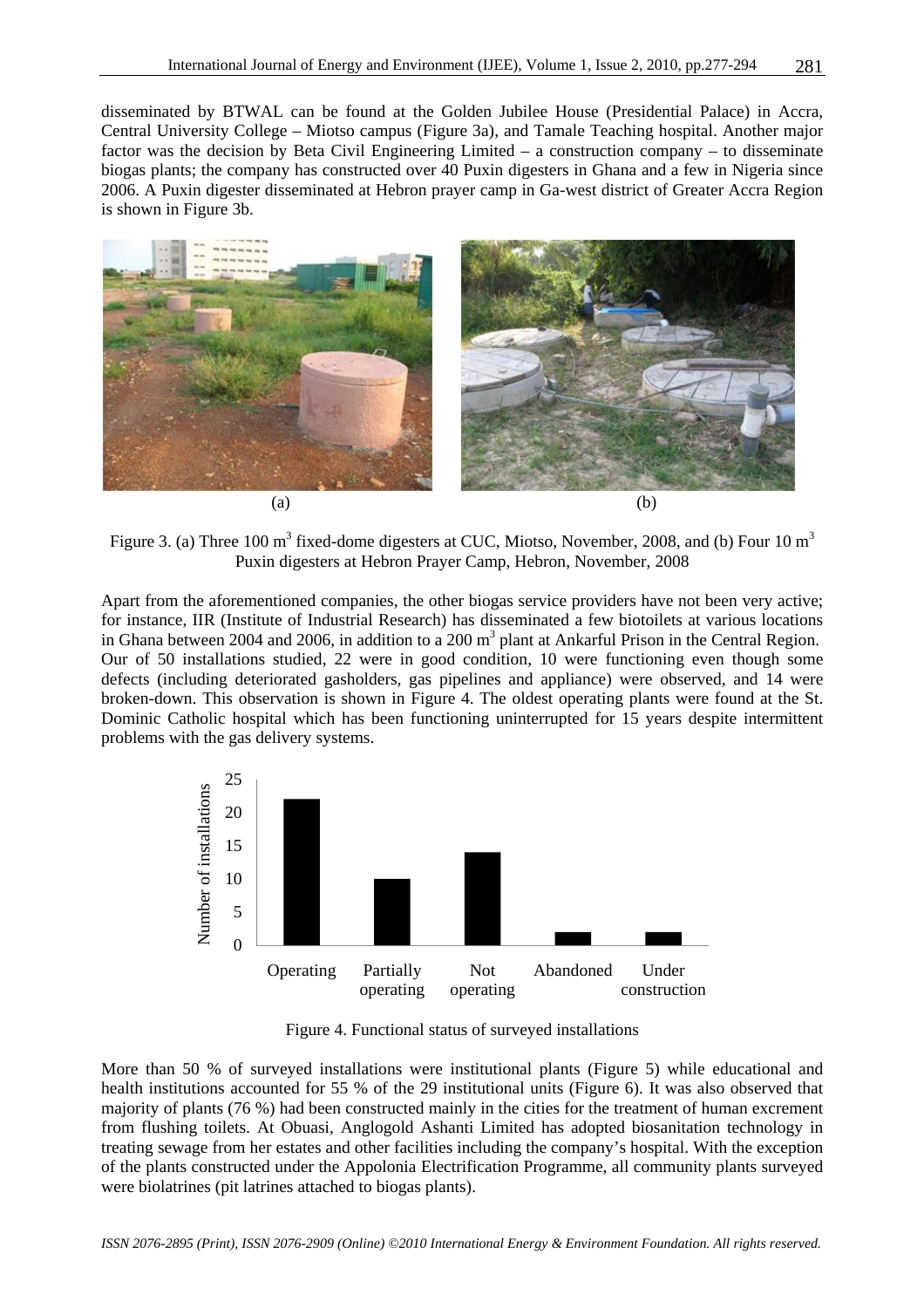

Figure 5. Surveyed installations grouped into institutional, community, and domestic plants



Figure 6. Institutions using biogas systems

The domestic installations surveyed include six plants built in 1987 at Appolonia and five plants constructed at Okushibli in 1990; most of these installations broke down between 1996 and 2001 due to several challenges including non-availability of cow dung, availability of woodfuel, deterioration of gas stoves, and lack of follow-up services by biogas service providers. Figure 7 shows the remains of biogas plants at Apollonia (a) and Okushibli (b). After the Appolonia Electrification programme in 1992, no community installation digesting cow dung has been constructed due to the high cost of biodigesters, reduction of financial support from GTZ, and the absence of specific programmes designed to promote community digesters in cattle-rearing terrains in Ghana.

#### *3.1 Motivation for using biogas plants*

As part of the survey, biogas users were asked to state the main motivational factor that influenced them to adopt biogas technology. The response is shown in Figure 8. It is obvious that most users of biogas units in Ghana patronize the technology solely on the ability of biodigesters to treat nightsoil, thereby replacing septic tanks.

Biogas service providers have achieved success in promoting the technology as the most efficient and cost effective way of treating sewage despite the high cost of biodigesters. There are a number of sewage rehabilitation projects where old sewage handling systems such as septic tanks and Kumasi Ventilated Improved Pits (KVIPs) are gradually making way for biosanitation interventions.

Apart from improving sanitation, biogas plants are also known for generating energy and organic fertilizer. It appears that the ability of biogas plants to produce organic fertilizer for agriculture has not been given priority by service providers in Ghana. Most users of biogas systems are content with the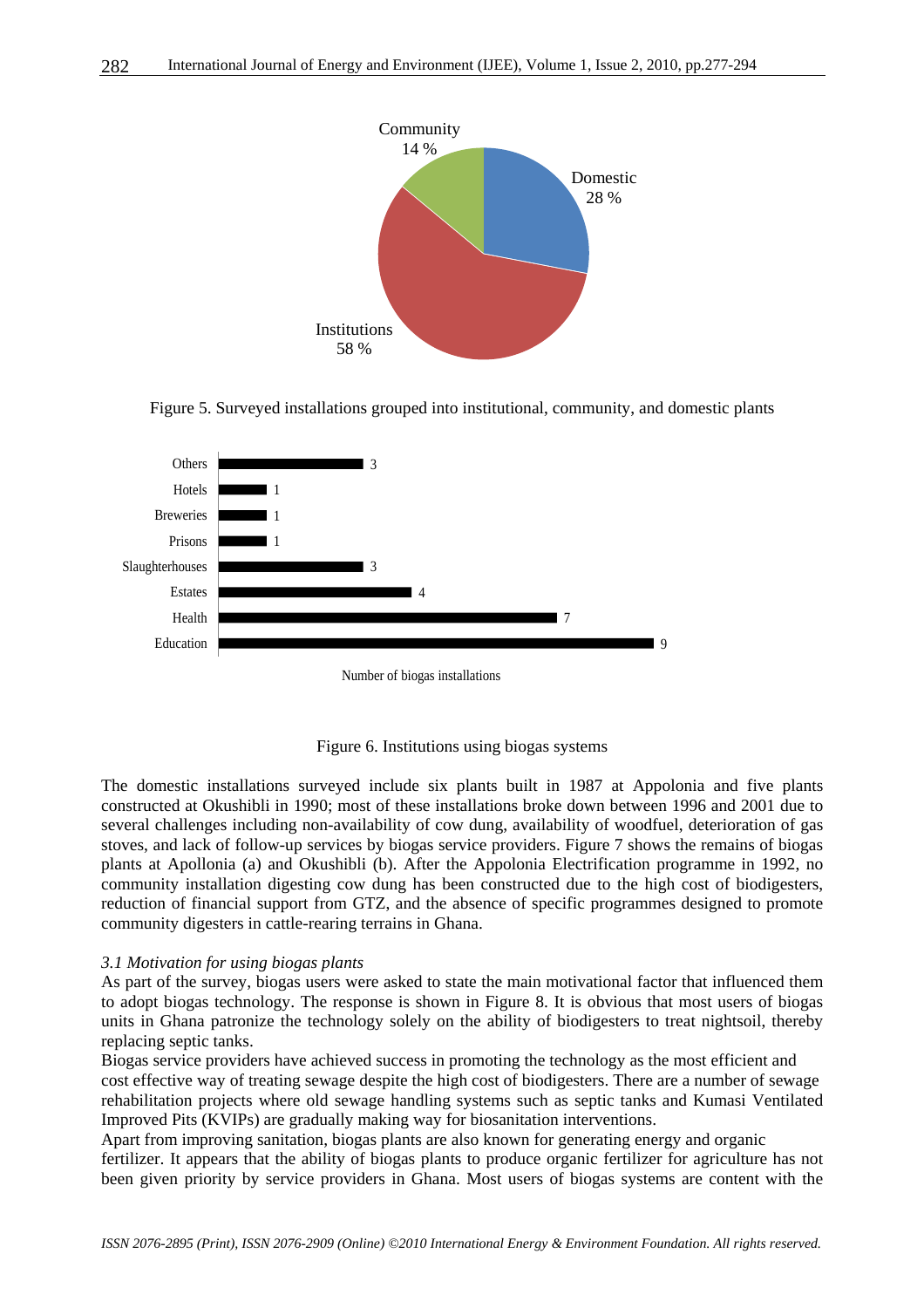performance of the plant as long as the plant treats their sewage without any problem. The low level of interest to disseminate biogas plants focusing on energy and agriculture can be attributed to lack of a concerted programme targeting the dissemination of biogas plants among livestock farmers in Ghana, majority of them living in rural communities and with limited/no access to agricultural inputs and modern energy services. These are people who will value the products of the biogas plant and therefore make use of both the gas and the fertilizer.



Figure 7. (a) Remains of a Chinese dome at Applonia, February, 2009, and (b) A broken-down Deenbandhu digester at Okushibli; February, 2009



Figure 8. Main factor motivating usage of biogas plants

The major problem, however, lies with the inability of rural cattle farmers to afford the full cost of biogas plants which are very expensive in Ghana. For example, in 2009 the average investment cost of a 10  $m<sup>3</sup>$ digester ranged from GH $\varphi$  4,000 to 6,000 (\$ 2,800 and 4,200). These figures are far above the financial capability of the rural farmer and it is imperative that special microcredit schemes are developed as a means of promoting biogas plants among poor farmers.

#### *3.2 Feed material used in biogas plants in Ghana*

It has been shown already that the majority of households and institutions patronize biogas plants mainly as waste (nightsoil) treatment systems and as replacement for septic tanks. Most sanitary plants are either designed to treat nightsoil from flushing toilets or nightsoil from KVIP toilets. Apart from nightsoil, slaughterhouse wastes have also been treated using biogas plants. However, due to the high fibre content of slaughterhouse wastes, most plants constructed to handle the waste have broken down due to the formation of scum, poor operation and maintenance, and inappropriate siting of plants, as observed at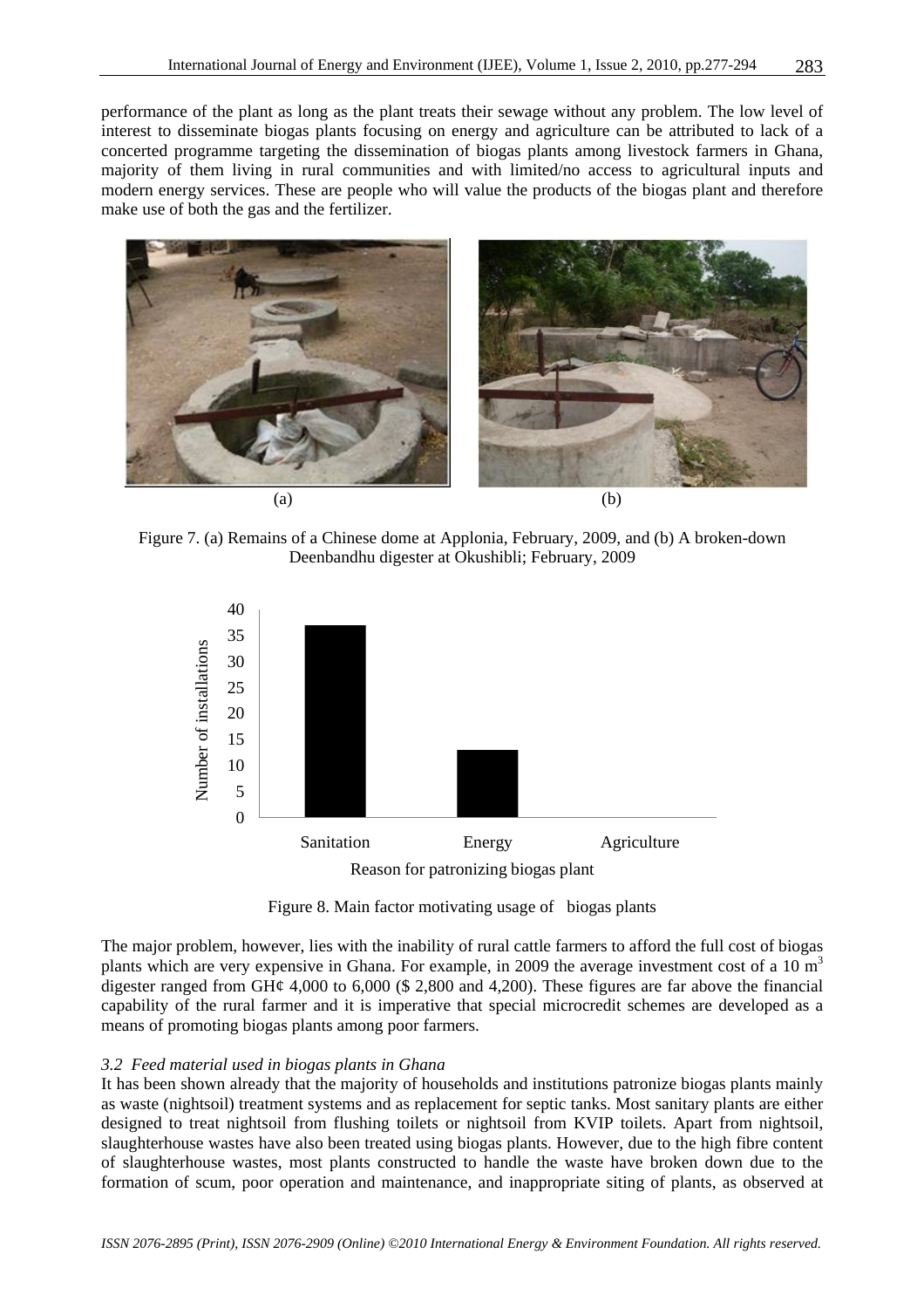Tepa slaughterhouse (Figure 9). Scum is formed when fibrous feed materials accumulate at the top of the slurry, thicken and harden, thus obstructing the flow of gas into the gasholder. The gas is then forced to escape into the atmosphere via the inlet and outlet pipes of the digester. Figure 10 gives an idea about the composition of feeding materials used in biogas plants in Ghana.



Figure 9. A water-jacket floating-drum plant at an abandoned slaughterhouse at Tepa in Ahafo-Ano north district of Ghana, September, 2008



Figure 10. Feed materials used in biogas plants in Ghana

#### *3.3 Types and sizes of plants disseminated*

With the exception of an Upflow Anaerobic Sludge Blanket (UASB) plant (Figure 11) constructed at Guinness Ghana Breweries Limited in Kumasi, most of the plants surveyed are either floating-drum or fixed-dome digesters. All the floating-drum digesters are of the water-jacket type with a spherical digester (BORDA model) while the gasholders are fabricated from mild steel apart from two glass-fibre gasholders at Tepa slaughterhouse and Holy Family hospital, Nkawkaw, and a high density polythene gasholder at GIMPA (Ghana Institute of Management and Professional Administration). Despite the merits of the floating-drum digester, the fixed-dome digester has found favour among most biogas service providers in Ghana, accounting for more than 80 % of installations sampled. Figure 12 highlights the main types of biodigesters found in the survey. Fixed-dome plants are less expensive compared to floating-drum digesters. Fixed-dome models disseminated by the various companies are the CAMARTEC (Centre for Agricultural Mechanization and Rural Technology) model, the Deenbandhu model, the Chinese dome model, and lately the Puxin digester. It should, however, be emphasized that most of the biogas companies have also disseminated designs with slight variations from the aforementioned models just to suit the topographic conditions of a particular area.

The sizes of surveyed plants (digester and gasholder as one unit) range from 10 to 100  $m<sup>3</sup>$ . Most household and institutional plants disseminated have volumes of 10  $m<sup>3</sup>$  and 50  $m<sup>3</sup>$  respectively. Series (tandem) digesters have also been constructed. The most important criterion in sizing the digester is to be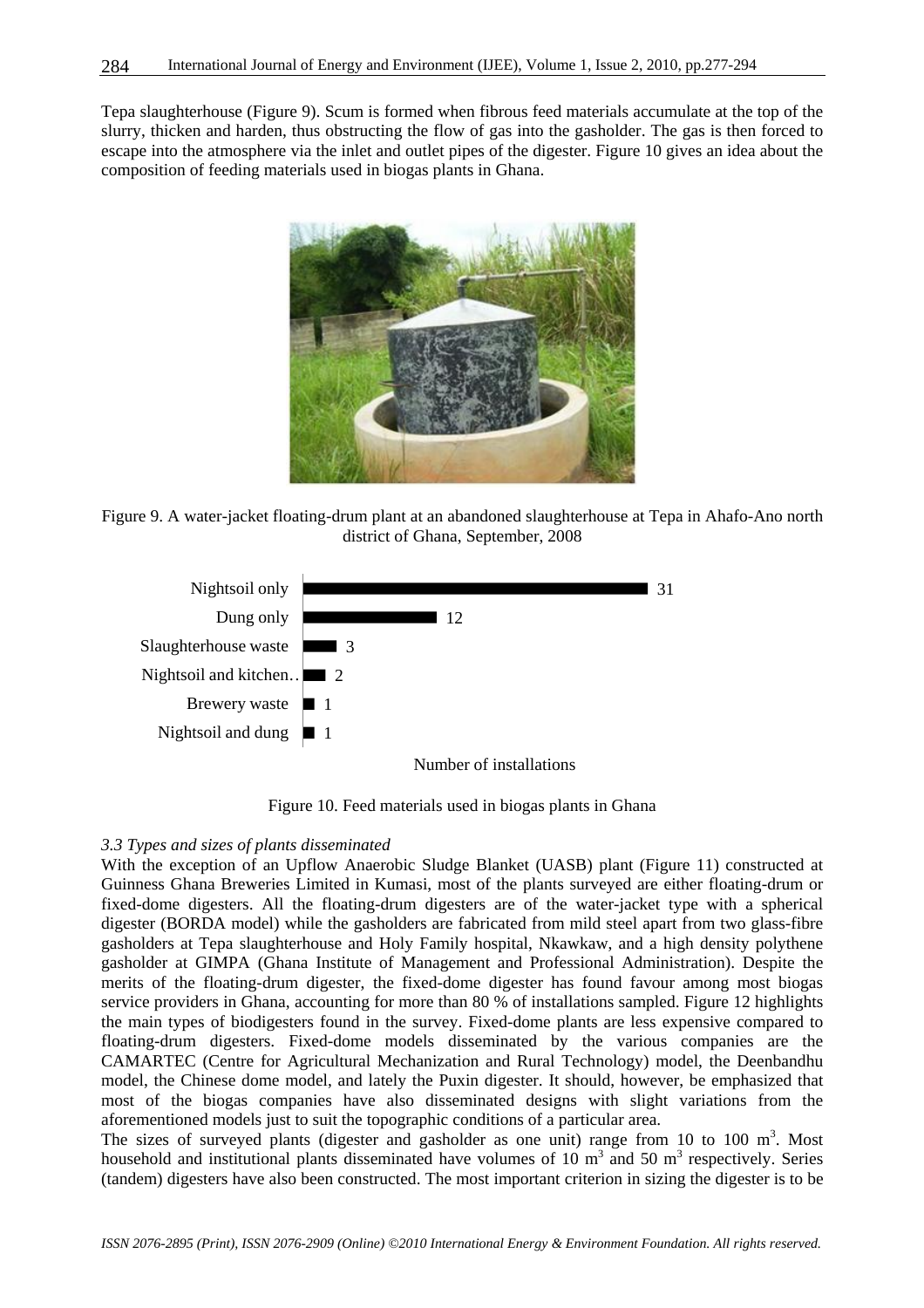able to meet the minimum retention time; this is very important if the plant is to treat human excreta. Before the designer settles on the digester volume to use, he needs to consider factors such as daily availability of feed material and the retention time. The choice of the retention time in turn is influenced by the type of feed material, the digestion temperature, the plant type, and financial capabilities of the user, among others. Table 1 gives the retention times used by some major biogas companies in Ghana.



Figure 11. An 800 m<sup>3</sup> UASB bioreactor at Guinness Ghana Breweries Limited, Kumasi, August, 2008



Figure 12. Main types of biodigesters surveyed

Table1. Retention time used by some biogas service providers under mesophilic  $(25 - 30<sup>o</sup>C)$  conditions

| Biogas service provider                       | Retention time [days] |
|-----------------------------------------------|-----------------------|
| Biogas Technology West Africa Limited (BTWAL) | $30 - 60$             |
| <b>Biosanitation Company Limited (BCL)</b>    | $20 - 30$             |
| Beta Civil Engineering Limited (BCEL)         | $15 - 30$             |
| Institute of Industrial Research (IIR)        | $30 - 40$             |
| Biogas Engineering Limited (BEL)              | $30 - 60$             |

If a biogas plant is designed to treat waste such as nightsoil, then the retention time should be long enough to allow for effective treatment of the waste, such that the effluent do not pose a health threat to the environment. The average retention time must be high enough to enable the degradation of the biomass; on the other hand, it must be kept as low as possible, because a high retention time means a high investment cost. Considering the high pathogen levels of human excreta, it is obvious that retention time of 30 days or less may not be adequate to kill enough pathogens under mesophilic digestion.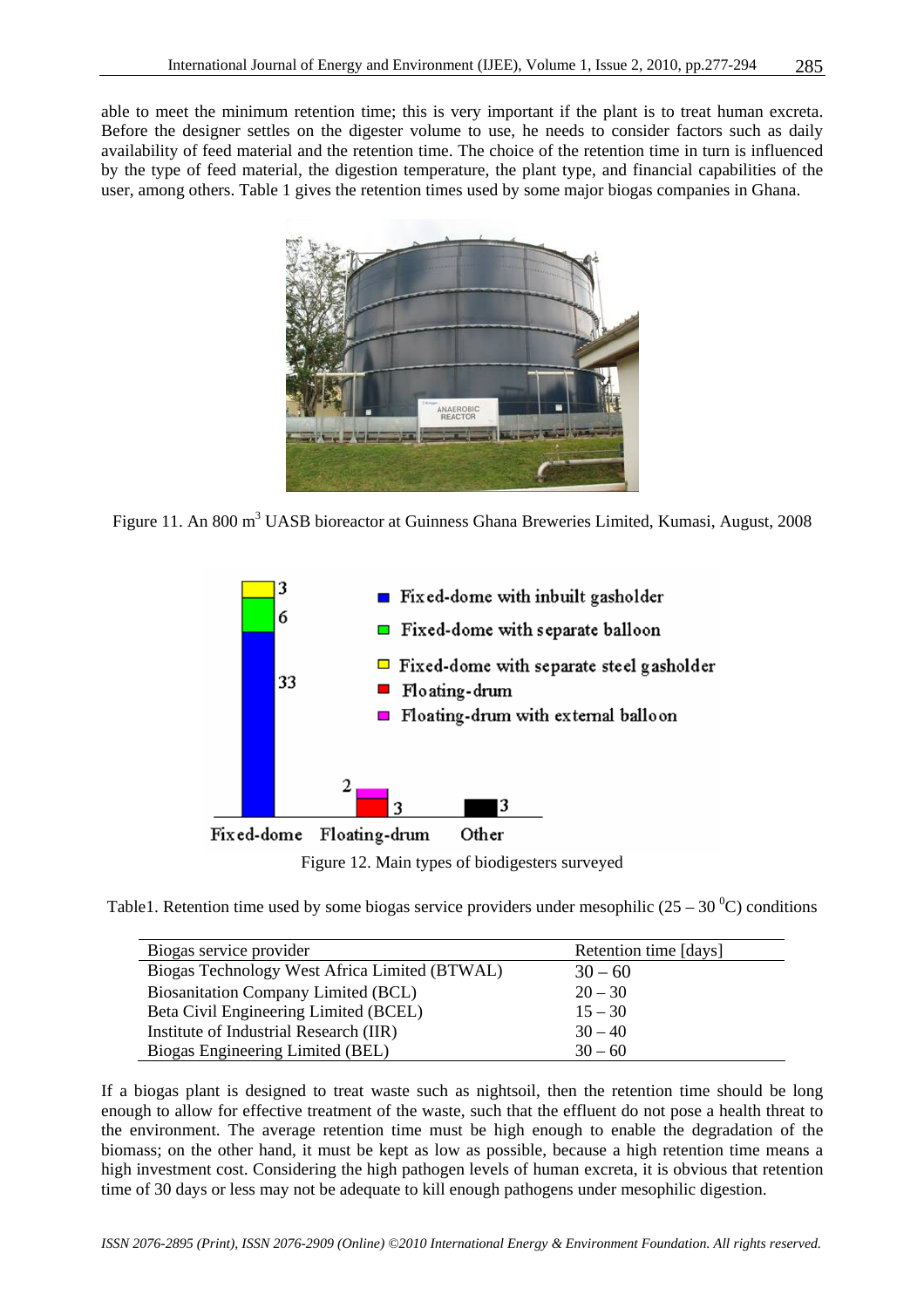According to Sasse *et al* [20], plants less than 30 m<sup>3</sup> should not be used for treating blackwater from flushing toilets because of the danger of reducing the retention time. It has also been recommended that a retention time between 70 and 80 days is needed for plants handling nightsoil, in order to ensure the reasonable destruction of pathogens [21].

As seen in Table 1, some service providers use a retention time lower than 30 days for designing plants to digest nightsoil, which is inappropriate and should be a matter of concern to environmentalists. However, BCL, BCEL, IIR and BTWAL have been installing systems that have post-treatment facilities ranging from filtration tanks to solar concentrators for further treatment of the effluent. There is still the need to conduct a thorough analysis of effluent samples to determine the safety of the 'treated' effluent.

#### *3.4 Tandem digesters*

Tandem plants have two or more digesters working in series such that the effluent of one digester becomes the feed material for the second digester and so on. They may comprise two or more of the same type of digester or different digesters working together as one unit. The main advantages of tandem digesters (two-stage systems) over one digester (one-stage) systems include higher biomass conversion efficiency, higher methane concentration in the gas, better process reliability and stability, and high quality organic fertilizer [22]. Despite the aforementioned merits, tandem systems are not widely disseminated worldwide because they are expensive and difficult to engineer, construct and operate [23, 24 and 25].

In Ghana, Tandem plants have been constructed to treat sewage by BTWAL, BCEL, IIR, and BCL. Most common tandem digesters found in Ghana consist of two series digesters except the plant at Pope John's Seminary in Koforidua and Hebron Prayer camp at Hebron (Figure 3b), where BCEL has constructed systems comprising four 10  $m<sup>3</sup>$  Puxin digesters. The main problem with tandem digester designs used by service providers in Ghana pertains to the inappropriate way of connecting adjacent digesters via a horizontal pipe near the base of the digesters. This arrangement leads to inefficient digestion since the second digester merely serves as an expansion chamber of the first digester rather than serving as a digester on its own. Moreover, digestion in the first digester will also be inefficient as slurry flows freely into the second digester. Figure 13 shows the layout of tandem digesters as used by biogas service providers as opposed to the recommended layout.



Figure 13. (A) Tandem digester layout used by BTWAL, BCEL, and BCL, and (B) Appropriate and recommended layout [23]

Tandem plants require a lot of calculations before designing them. The designs with horizontal pipes connecting adjacent digesters can work efficiently only if valves are placed at vital points to control the movement of fermentation slurry from one digester to another, and also the flow of effluent from the last digester. However, such an arrangement will be labour intensive in terms of operation and will also require skilled attendants. The correct arrangement of tandem plants, as seen in Figure 13B, is to connect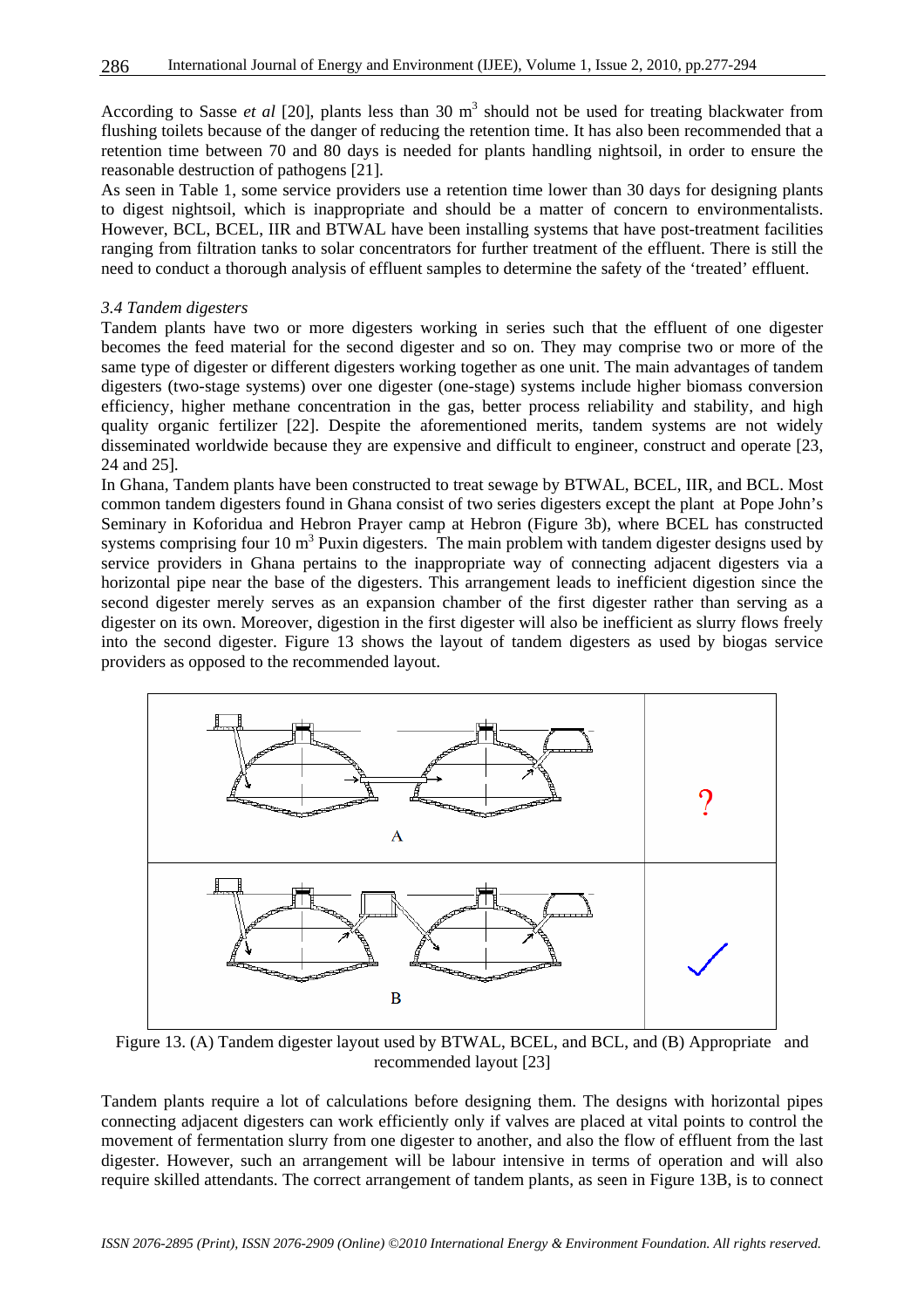a pipe near the base of the first digester to an expansion chamber which empties into the next digester. This arrangement ensures both plants function as fixed-dome systems, and ensures the effluent from the last digester undergoes thorough digestion.

#### *3.5 Community biosanitation projects – Biolatrines (biotoilets)*

A total of 9 biolatrines were surveyed (Table 2). Of the 9 biolatrines visited, four were not functioning due to design and operational challenges. The major problem with the design of biolatrines pertains to the connection between the toilet seat and the inlet pipe of the digester. If faeces got stucked to the inlet pipe, aerobic digestion takes place and bad odour is generated. This is believed to be the cause of breakdown of biolatrines at Kaase and Parkoso in the Ashanti Region. Even though, experience from the Kaase and Parkoso project have led to improved designs, there are still problems with gas leakage through the inlet pipe into the toilet house, as observed in the biolatrines at Abeman, Asokore-Mampong, Kotoku, and Tamale West hospital.

| Location of biolatrine                                | Service<br>provider | <b>Status</b>   | Water usage | Problem                    |
|-------------------------------------------------------|---------------------|-----------------|-------------|----------------------------|
| 1. Abeman community<br>(Greater Accra)                | <b>BTWAL</b>        | Operational     | Regular     | Gas leakage<br>Fire hazard |
| 2. Parkoso community<br>(Ashanti Region)              | $TIE^*$             | Not operational | Occasional  | Gas leakage<br>Bad odour   |
| 3. Asokore Mampong<br>community (Ashanti)             | <b>TIE</b>          | Operational     | Regular     | Bad odour                  |
| 4. Kaase community<br>(Ashanti Region)                | <b>TIE</b>          | Not operational | Occasional  | Bad odour                  |
| 5. Tamale West Hospital<br>(Northern Region)          | <b>BTWAL</b>        | Operational     | Regular     | Gas leakage                |
| 6. St. Martins Senior High<br>School (Eastern Region) |                     | Operational     | Regular     | Choked inlet<br>pipe       |
| 7. Gambaga community<br>(Northern Region)             | <b>IIR</b>          | Not operational | Occasional  | Bad odour<br>Gas leakage   |
| 8. Mankraso community<br>(Ashanti Region)             | <b>IIR</b>          | Not operational | Occasional  | Digester full              |
| 9. Kotoku community<br>(Greater Accra)                | <b>IIR</b>          | Operational     | Occasional  | Gas leakage                |

#### Table 2. Profile of visited biolatrines

\* Technology for Improved Environment, now defunct

Another major challenge concerns the mode of operation of the biolatrine. Even though, biolatrines are designed to handle faeces with little or no water, they rather perform efficiently if water is frequently used to flush the faeces. Thus, most biolatrines having water reservoirs enable users to flush the toilet with water after use. The use of water regularly avoids the occurrence of aerobic decomposition of faeces entrained in the inlet pipe of the digeste. From the survey, two biolatrines (Figure 14) were found to have been disseminated very close to rubbish dumps.

Caretakers attributed low patronage of these biotoilets to unbearable stench from the dump. It was also observed that communities benefiting from biolatrine projects were not involved in the planning and implementation of the projects. The absence of interaction between community members and service providers on the functions of biolatrines has created ignorance among communities on the importance of biolatrines in improving sanitation and health.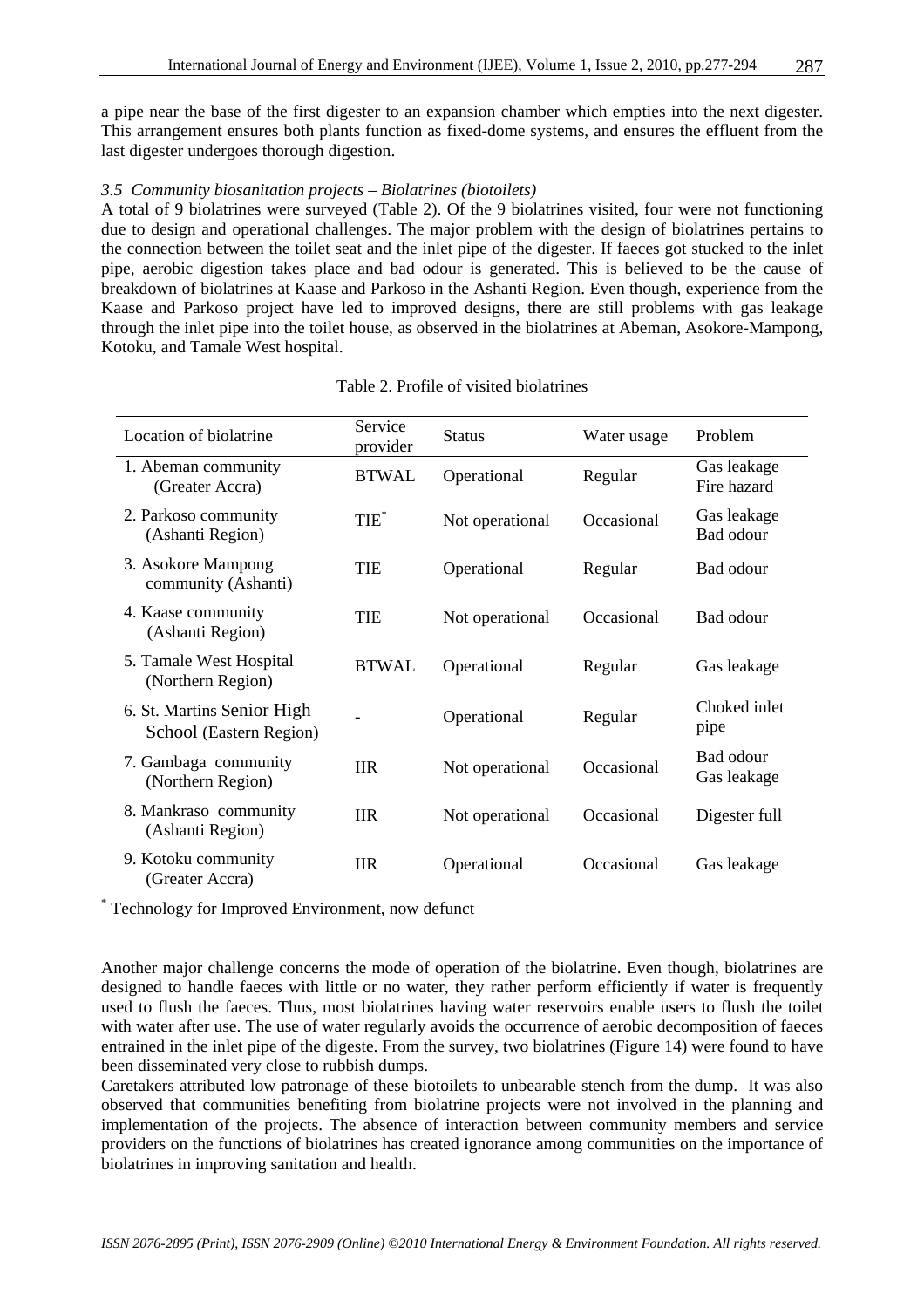

Figure 1. Biolatrines engulfed in garbage at Mankranso (a) and Asokore-Mampong (b), December, 2008

#### *3.6 Gas utilization*

Due to low level of dissemination of plants handling cow dung, especially after the Appolonia Electrification project in 1992, the focus of biogas technology shifted from provision of energy (use of gas) to improvement in sanitation (treatment of waste). This development has created a situation where most plants have been constructed without adequate arrangements for the usage of the gas thereby leading to gas leakage.

Gas leakage is a serious problem. In addition to the discomfort and health implications caused by inhalation of the gas, there is the potential of fire outbreak since mixtures of biogas and air in certain concentrations  $(6 - 12 \%)$  biogas) could be explosive and may cause damage to human life and property. Moreover leakage of biogas, which contains about 60 % methane, into the atmosphere offsets environmental gains made by putting up the plant. Out of the 32 functioning plants studied, 12 of them experienced gas leakage problems. At both the Holy Family and the St. Dominic hospitals, the balloon gasholder was completely deteriorated and gas leaked freely into the atmosphere (Figure 15). Likewise, gas produced by most biotoilets was not used neither was it flared.



Figure 15. Deteriorated balloon gasholders at Holy Family hospital, Nkawkaw (a), June, 2008; and St. Dominic hospital, Akwatia (b), February, 2009

Gas flaring is regularly done in a few locations, including the biogas plants financed at AngloGold Ashanti in Obuasi, where caretakers have been trained to flare the gas at regular periods in order to avoid high pressures within the digester. Gas usage pattern of surveyed plants is shown in Figure 16.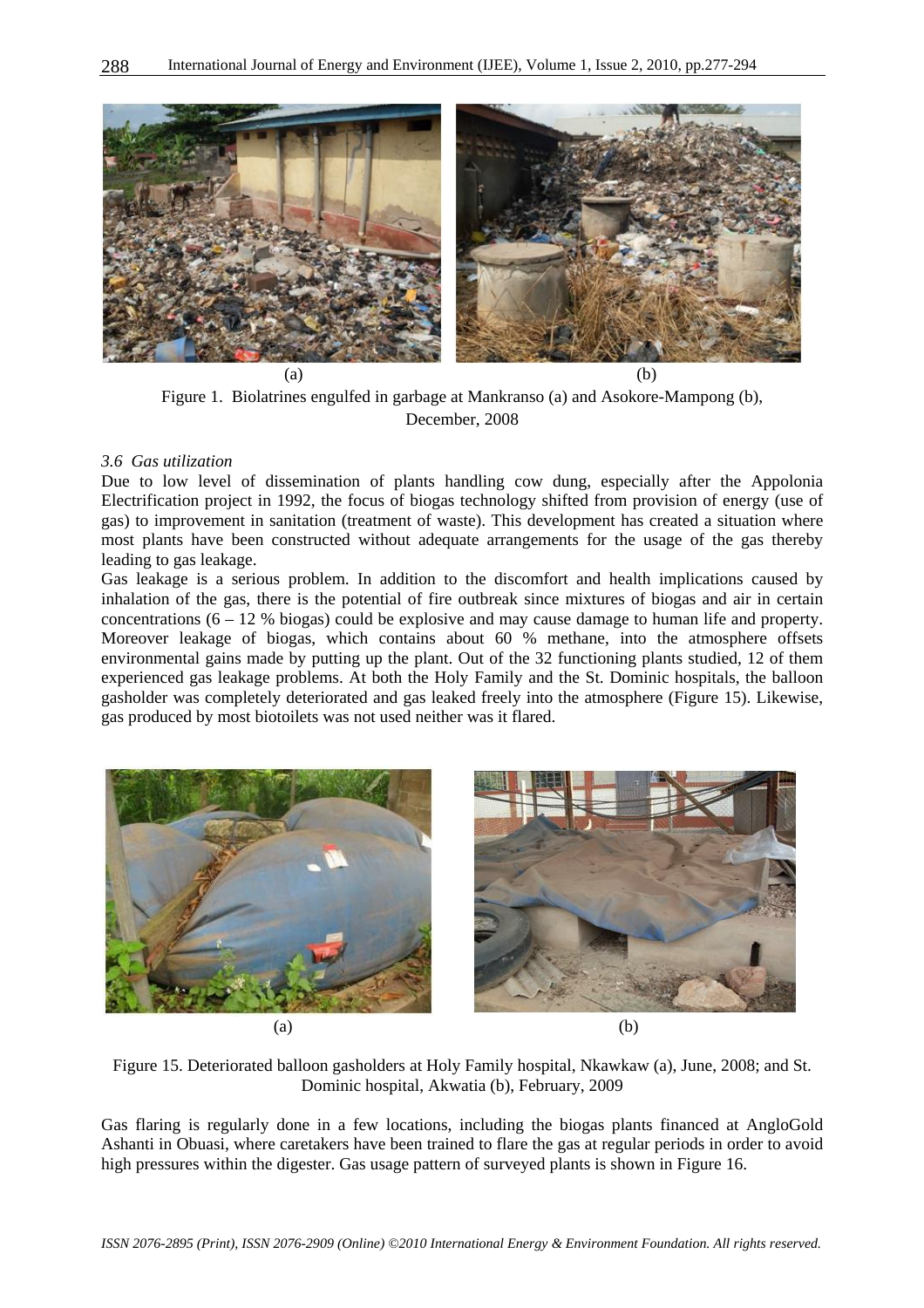



#### *3.7 Effluent (digested slurry) utilization*

Biogas plants built with the ultimate aim of generating organic fertilizer are rare in Ghana. The digested slurry is not seen as a resource and most plants discharge their effluent into the surrounding bush or the public drain (Figure 17). Some plants built by BCEL and BTWAL have systems designed to pump the treated effluent for reuse in flushing toilets. The major concern pertains to the safety of the effluent discharged into the public drain. There is the need to conduct a comprehensive analysis of samples of the effluent in order to determine the efficiency of the digestion process of sanitary plants in Ghana.



Effluent utilization

Figure 17. Status of effluent usage in surveyed plants (based on the number of plants functioning partially or fully)

The effluent from biolatrines is not used because of cultural attitude towards the use of human excreta as manure. In a study to assess the performance of biogas technology in Tanzania, Marree *et al* [9] advocates for the use of the effluent from biolatrines as fertilizer in the cultivation of fodder grass. This approach, if adopted in Ghana, will eliminate the stigma regarding the use of human manure in agriculture. Moreover, there is also the need to design and promote programmes that target farmers practicing mixed farming where the effluent can be easily and appropriately used as organic fertilizer.

#### *3.8 Operation and maintenance*

A biogas plant may be well designed and constructed but still fail to perform efficiently if it is operated wrongly. Poor operation and maintenance could lead to the collapse of the plant. In a typical plant, good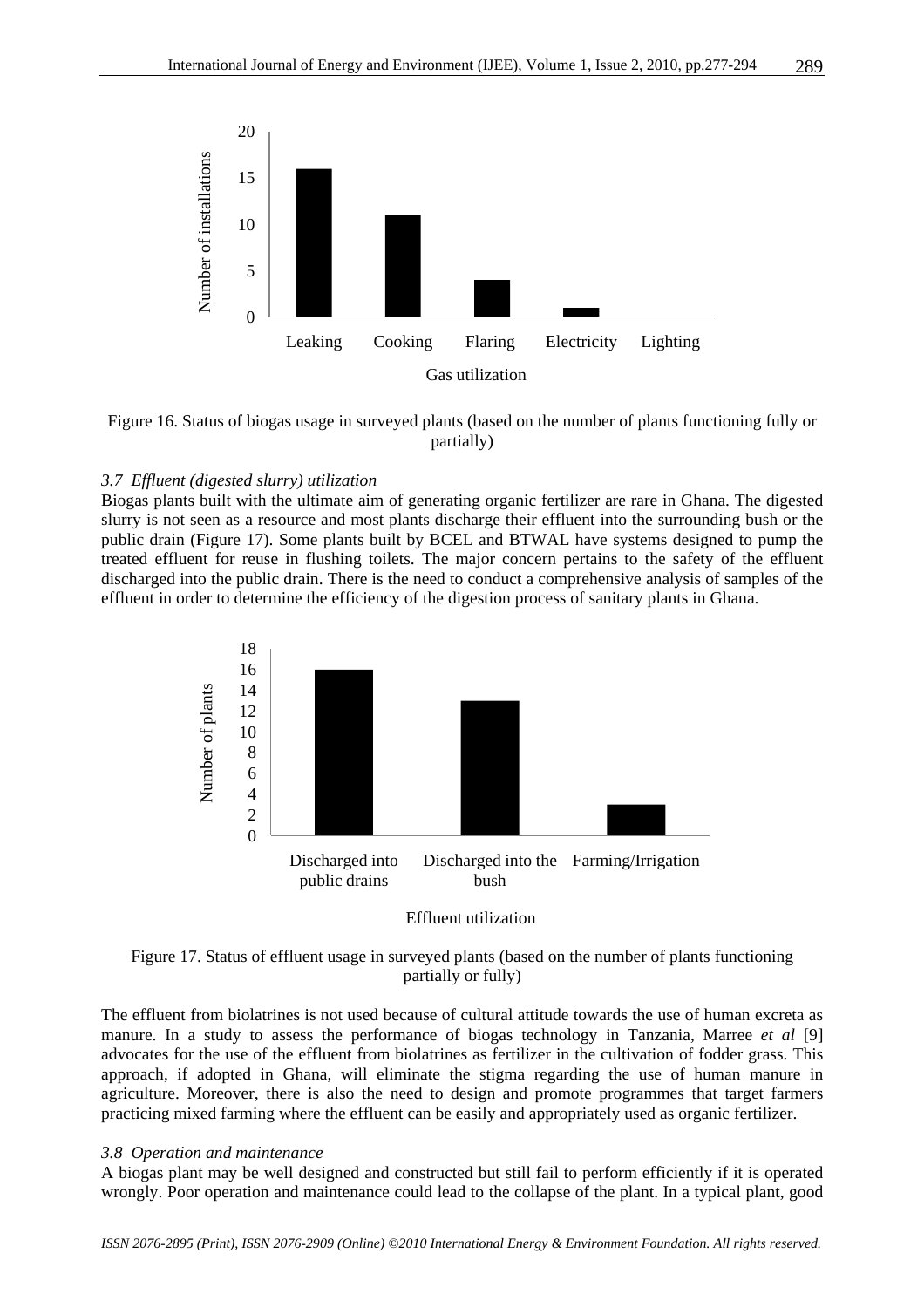operational activities include, inter alia, daily feeding, cleaning of stoves and other appliances, checking of gas leakages especially at pipe joints and gas valves, and inspection of balloon gasholders. A well engineered plant will function properly as long as these tasks are performed reliably.

The lack of skilled attendants of biogas plants may have contributed more than any factor to the breakdown of most biogas plants in Ghana. It was observed that users of biogas plants have little or no knowledge of the functions of the biogas plant. In addition, users were not sufficiently educated by the service companies. Of the 50 plants visited, only the installations (3 out of 24 plants were visited) at Anglogold Ashanti Limited were monitored daily by a trained engineer (caretaker); this has ensured continuous operation of the plants since 2001.

Biogas plants disseminated in the Catholic hospitals visited have received some level of maintenance; caretakers of the plants had frequently repaired plant components such as the digester, the mixing tank, the expansion tank, and the steel gasholder in floating-drum plants. Unfortunately, balloon gasholders were found deteriorated at St. Dominic and Holy Family hospitals at Akwatia and Nkawkaw, respectively; moreover, gas appliance were not been used since the gas escapes freely into the atmosphere through holes on the balloon.

Other notable maintenance problems were found in biotoilet systems. Service providers do not spend enough time to take users through the rudiments and the functions of various components of the biogas plant. Broken down plants were not repaired because owners were reluctant to spend additional financial resources on the upkeep of plants; this makes the floating-drum digester especially unfavourable due to the regular maintenance of the steel drum.

Follow-up services were almost nonexistent. Service providers attributed this to the unavailability of funds to carry out follow-up programmes.

#### **4. Conclusion**

The prospects of biogas technology in Ghana is encouraging. The fact that biogas service providers have been able to market the technology to individuals and institutions forebodes a good future for the technology. Despite the lack of support at the national level, Ghana's biogas sector has chalked some successes including:

- Involvement of over ten service providers that have promoted the technology solely on business grounds ensuring that the technology thrives with or without government/donor support;
- Dissemination of a good number of functional plants (about 65 % of sampled installations) that have helped to mitigate sanitation problems especially in urban and peri-urban communities;
- Creation of job opportunities through construction of biogas plants and manufacture of local biogas appliances. According to KITE [13], BTWAL at the end of 2007 had a permanent workforce of 148 including engineers, accountants, plumbers, and masons;
- Promotion of biogas plants in institutions such as schools, hospitals, prisons, hotels, orphanages and real estates. This is gradually making biogas technology acceptable for the treatment of sewage in most institutions in Ghana; and
- Promotion of advanced systems such as UASB in the treatment of industrial waste as seen in Guinness Ghana Limited in Kumasi. Moreover, oil palm processing companies such as Ghana Oil Palm Development Corporation (GOPDC) are also considering the adoption of advanced anaerobic fermentation systems for the treatment of wastewater.

There are some challenges that must be tackled holistically in order to ensure a sustainable future of biogas technology. Though Ghana has no national biogas programme, emergent global challenges such as Climate Change and dwindling oil reserves, incidence of extremely poor sanitation in rural, peri-urban and urban Ghana, poor waste disposal practices, rapid loss of vegetation cover, and prevalence of sanitation-induced ailments in health centres would catapult the development and promotion of interventions such as biogas technology. This assertion is evidenced by the development of Renewable Energy Policy and Regulatory Framework – a document expected to catapult the commercialization of renewable energy resources including biogas technology in Ghana [26].

#### **5. Recommendations**

The following recommendations, if given adequate consideration, would go a long way to laying down a solid foundation for the progress of biogas technology in Ghana.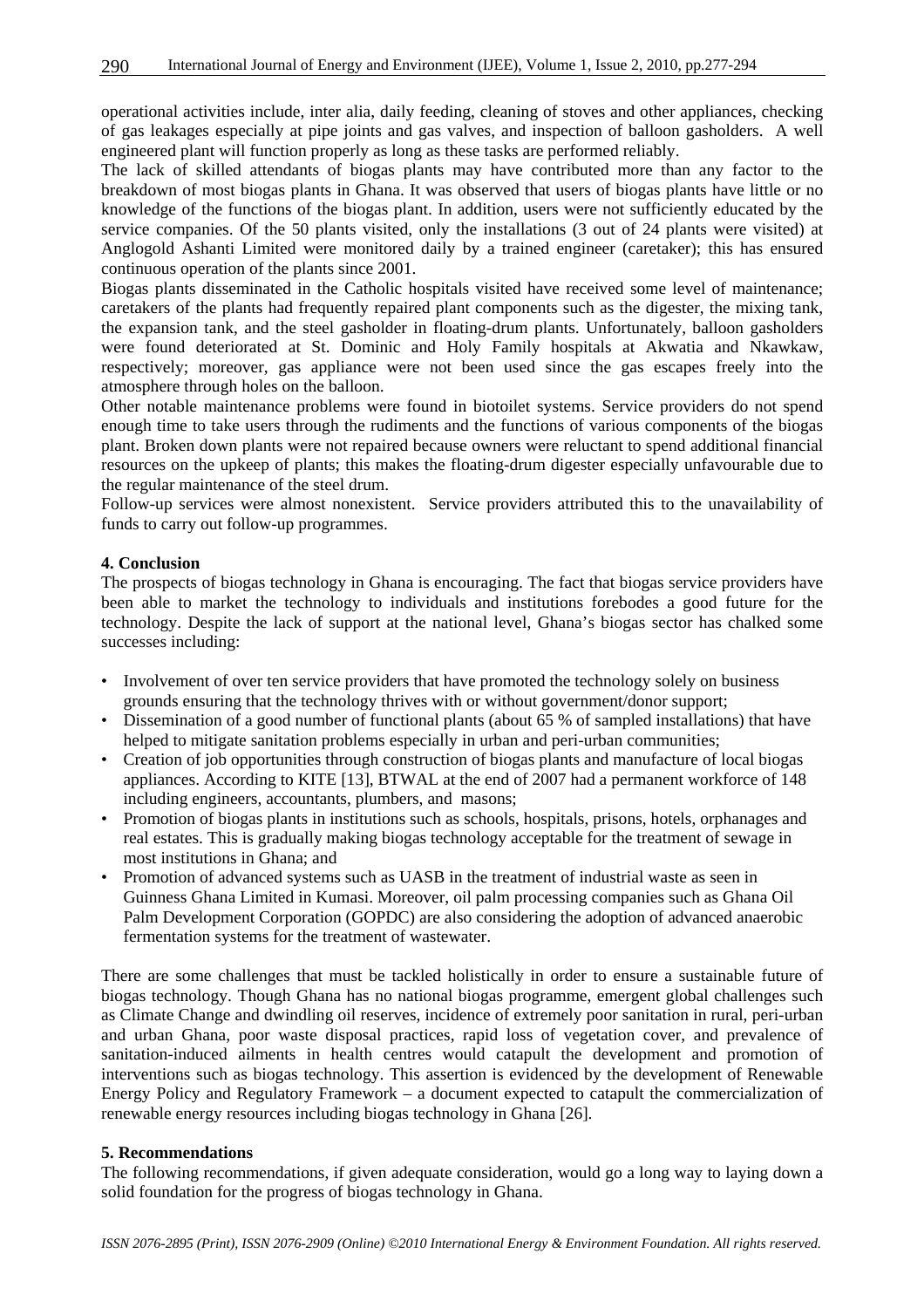#### *5.1 Development of a national programme on biogas technology*

There is the need to develop a national biogas programme with a three-pronged focus: agriculture (organic fertilizer production), sanitation, and energy (Figure 18). This national initiative must have distinct programmes for both domestic and institutional plants. Promotion of farm plants among livestock farmers or those interested in improving their yields will encourage the utilization of digested slurry in agriculture and reduce the dependence on imported inorganic fertilizers. The gas generated could be used for cooking, water heating, and lighting.

Large-scale dissemination of sanitary plants will improve hygiene in both urban and rural areas. Replacement of KVIPs with well-engineered biotoilets will ameliorate sanitation problems experienced in public toilets especially in communities where water is scarce. Moreover, the incidence of excretarelated diseases such as dysentery and cholera will be substantially minimized since micro-organisms that cause these diseases are eliminated during the anaerobic digestion process. Large-scale local industries such as oil palm processing and brewing companies generate large volumes of wastewater that pollute the environment when discharged untreated or partially treated. The use of anaerobic fermentation systems in the treatment of industrial wastewater will reduce pollution and improve the quality of the environment.

For the programme to be successful, government must provide funding to support biogas training and microfinance programmes targeted at social groups with high prospects for adopting biogas technology such as farmers in the three Northern Regions.



Figure 18. Proposed three-pronged approach for future biogas dissemination programmes in Ghana

#### *5.2 Formation of a national biogas promotion body*

From the experience of biogas technology dissemination in developing countries such as Ghana, Tanzania, China, India, and Nepal, it is obvious that biogas promotion cannot be left in the hands of private companies alone. The success story of the technology dissemination in China, India, and Nepal can be partly attributed to the direct involvement of the State through special national or parastatal bodies empowered to lead the campaign in biogas dissemination.

There is therefore the need for Ghana to either set up a national body that is solely responsible for the promotion of biogas technology, or establish a dedicated unit within one of the existing energy organizations for the same purpose. The body or dedicated unit must, among other functions: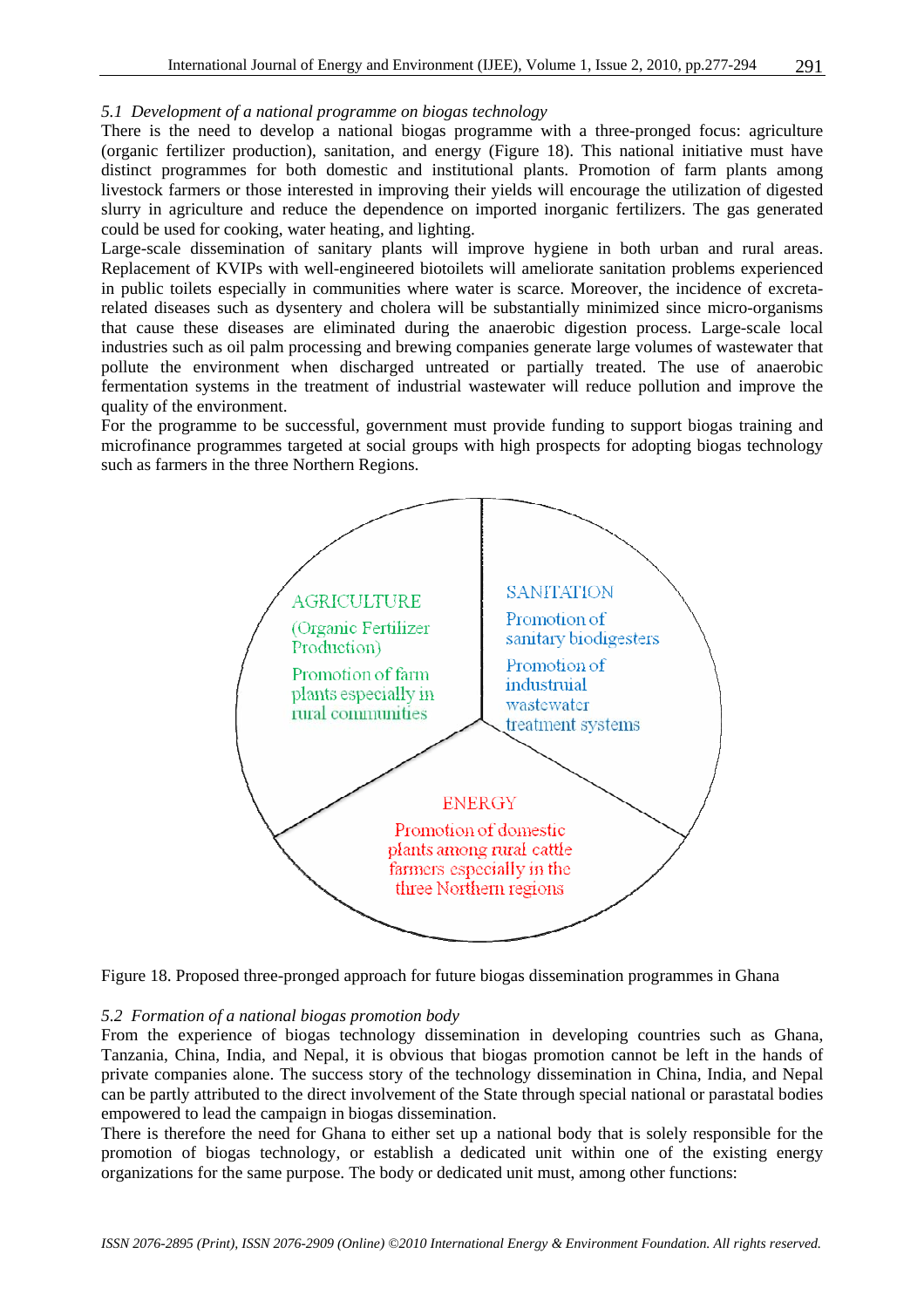- Ensure that biogas (anaerobic digestion) technology is fully considered in Energy, Sanitation, and Agricultural policy of Ghana;
- Develop specific programmes focusing on sanitation, energy, and agriculture;
- Develop programmes specific to the needs of a particular Region or community in Ghana for example, any major dissemination programme targeting farmers in the three Northern Regions must include the construction of water storage systems as part of the plant;
- Develop sound business model based on public-private-partnership as a way of promoting the technology especially among household systems;
- Identify and involve all stakeholders in disseminating the technology potential stakeholders in Ghana include public institutions such as Ministry of Energy, Ministry of Agriculture, Ministry of Environment, Science, and Technology (MEST), Environmental Protection Agency (EPA), GRATIS (Ghana Regional Appropriate Technology Industrial Service) Foundation, (Community Water and Sanitation Agency (CWSA), Energy Commission, and Metropolitan, Municipal and District Assemblies; biogas service providers; research institutions such as the Institute of Industrial Research and The Energy Centre - KNUST, international NGOs such as GTZ and SNV; and local NGOs such as Centre for Environment, Energy and Sustainable Development (CEESD) and Kumasi Institute of Technology, Energy and Environment (KITE);
- Develop training programmes for engineers, artisans, technicians, and all professionals involved in biogas dissemination in Ghana;
- Develop standardized biodigesters and quality control standards; and
- Develop CDM projects for which Certified Emissions Reductions could be earned.

#### **References**

- [1] Akuffo F.O. Promoting renewable energy research and development in Africa: lessons from Ghana's experience. Keynote address of the  $3<sup>rd</sup>$  international conference on appropriate technology. Kigali, Rwanda, 2008.
- [2] Energy Commission (EC). Strategic national energy plan (2006 2020) and Ghana energy policy: woodfuels and renewable energy subsector. Main version, Accra, Ghana, 2006.
- [3] Jingming L. Rural biogas development in China. Division of energy, ecology and environment, Center for science and technology development, Ministry of agriculture. Beijing, China, 2006.
- [4] Schwegler M. Promoting investments for renewable technology and biogas through carbon financing in China, Biogas Markets Asia. Singapore, 2007.
- [5] Aggarwal D. Biogas plants based on nightsoil. The energy and resources institute (TERI). New Delhi, India, 2003. Available at http://www.iges.or.jp/APEIS/RISPO/inventory/db/pdf/0005 .pdf (access date: 22/10/09).
- [6] Myles R. Practical pictorial field guide on Grameen Bandhu biogas plant. Second and revised edition. INSEDA, New Delhi, India, p. 36, 2008. Available at http://www.inseda.org/Manuals/ Grameen%20BandhuBiogas%20plant%20-%20A%20Pictorial%20Field%20Guide.pdf (access date: 08/09/09).
- [7] Njoroge D.K. Evolution of biogas technology in South Sudan: current and future challenges. Proceedings from biodigester workshop, 2002. Available at http://www.mekarn.org/Procbiod/ kuria.htm. (access date: 09/07/09).
- [8] Amigun B., Sigamoney R., von Blottnitz H. Commercialization of biofuel industry in Africa: a review. Renewable and sustainable energy reviews, 2007, doi:10.1016/j.rser.2006.10.019.
- [9] Marree F., Nijboer M., Kellner C. Report on the feasibility study for a biogas support programme in the northern zones of Tanzania. SNV publication. Nairobi, Kenya, 2007.
- [10] Erosion, Technology and Concentration (ETC) Group. Promoting biogas systems in Kenya: a feasibility study in support of Biogas for Better Life – an African initiative. Commissioned by Shell Foundation. Nairobi, Kenya, 2007. Available at http://www.biogasafrica.org/index.php? option=com\_docman&task=doc\_download&gid=17 (access date: 18/12/09).
- [11] Bensah E.C. Technical evaluation and standardization of biogas plants in Ghana. MSc. Thesis, Kwame Nkrumah University of Science and Technology (KNUST), Kumasi, Ghana, 2009.
- [12] Ahiataku-Togobo W. Biogas experience in Africa: the case of Ghana. Workshop on research and development programme for Biogas for Better Life – an African initiative. The Energy Centre, KNUST, Kumasi, Ghana, 2008.